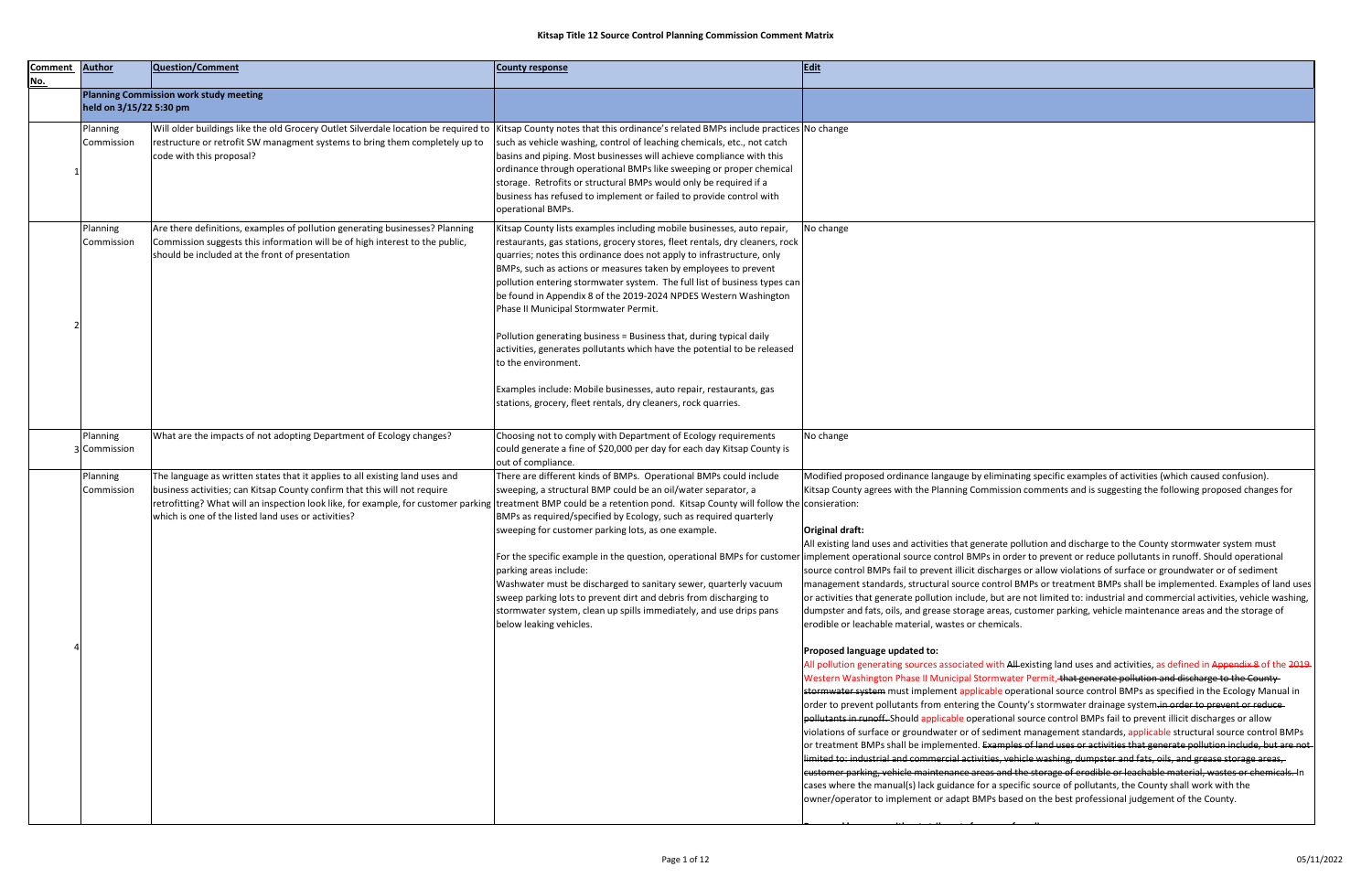| <b>Comment</b><br>No. | <b>Author</b>            | <b>Question/Comment</b>                                                                                                                                                                                                                                                                                                                                         | <b>County response</b>                                                                                                                                                                                                                                                                 | Edit      |
|-----------------------|--------------------------|-----------------------------------------------------------------------------------------------------------------------------------------------------------------------------------------------------------------------------------------------------------------------------------------------------------------------------------------------------------------|----------------------------------------------------------------------------------------------------------------------------------------------------------------------------------------------------------------------------------------------------------------------------------------|-----------|
|                       | Planning<br>Commission   | Is there a County program in place to ensure catch basins are emptied, and<br>pumping is required to be sure piping is clear? Would this be an example of a<br>BMP and subject to inspection?                                                                                                                                                                   | The information described is a BMP, but is a storm system maintenance $\vert$ No change<br>BMP, which is different from those addressed in this ordinance. Kitsap<br>County already has a commercial inspection program in place to<br>address those.                                  |           |
|                       |                          |                                                                                                                                                                                                                                                                                                                                                                 | Catch basins, swales, ditches, ponds, and vaults are all inspected once<br>per year by stormwater inspectors to see if they need cleaned or<br>maintained.                                                                                                                             |           |
|                       | Planning<br>Commission   | Does this ordinance not focus on acts like pumping out the catch basin or<br>removing the gravel? If there was refuse flowing into the catch basin, would that BMP, which is different from those addressed in this ordinance. Kitsap<br>be the kind of action that would require a BMP to ensure pollution does not<br>enter the SW system?                    | The information described is a BMP, but is a storm system maintenance No change<br>County already has a commercial inspection program in place to<br>address those.                                                                                                                    |           |
|                       |                          |                                                                                                                                                                                                                                                                                                                                                                 | Catch basins, swales, ditches, ponds, and vaults are all inspected once<br>per year by stormwater inspectors to see if they need cleaned or<br>maintained.                                                                                                                             |           |
|                       | Planning<br>Commission   | Installation of an oil/water separator could help prevent pollution, but it's not<br>specifically required; Should there be language in the statute stating action, such the business is failing to prevent illicit discharges of pollution into the<br>as installing an oil/water separator, that is not required if the business doesn't<br>already have one? | If the operational source control BMPs are failing, it would indicate that No change<br>SW system.                                                                                                                                                                                     |           |
|                       |                          |                                                                                                                                                                                                                                                                                                                                                                 | If operational BMPs do not correct the issue, then structural BMPs (such<br>as an oil/water seperator) may be required. This progessive process is<br>spelled out in the proposed ordinance.                                                                                           |           |
|                       | Planning<br>Commission   | Planning Commission asks about operational BMPs for sweeping customer<br>parking.                                                                                                                                                                                                                                                                               | Kitsap County clarifies that sweeping of parking areas is required on a<br>quarterly basis.                                                                                                                                                                                            | No change |
|                       |                          |                                                                                                                                                                                                                                                                                                                                                                 | Operational BMPs for customer parking areas:<br>Washwater must be discharged to sanitary sewer, vacuum sweep<br>parking lots regularly to prevent dirt and debris from discharging to<br>stormwater system, clean up spills immediately, and use drips pans<br>below leaking vehicles. |           |
|                       | Planning<br>g Commission | Is this ordinance only in relation to operational issues, not with existing SW<br>systems, except to the extent there are operational aspects to existing<br>infrastructure?                                                                                                                                                                                    | The language does include a reference that if operational source control No change<br>BMPs fail to prevent illicit discharge, structural or treatment BMPs shall<br>be implemented.                                                                                                    |           |
| 10                    | Planning<br>Commission   | If the operational Source Control BMPs are failing, will the business be required<br>to take additional action to implement structural or treatment BMPs, which<br>could include retrofitting? Planning Commission notes the business community,<br>especially those with older buildings, will want to hear and see clarification on<br>his.                   | If a business or property owner has refused to implement or failed to<br>provide control with operational BMPs, strutural BMPs will be required.                                                                                                                                       | No change |
| 11                    | Planning<br>Commission   | Is the preliminary draft language presented first to the PC and that notice will be  Kitsap County is holding an open house on April 26th, and has reached<br>sent to Chamber of Commerce, business groups, stakeholders in coming weeks?  out to the following groups: Chambers of Commerce (South Kitsap,                                                     | Silverdale, Greater Kingston), Kitsap Economic Development Alliance,<br>Community Advisory Councils (Kingston, Manchester, Central Kitsap<br>(May 4th), Suquamish (May 5th)), Suquamish Tribes, Port Gamble<br>S'klallam Tribe, Point No Point Treaty Council, Kitsap Builders         | No change |
|                       |                          |                                                                                                                                                                                                                                                                                                                                                                 | Association (May 5th).<br>Ordinance public information website:<br>https://www.kitsapgov.com/pw/Pages/BMPOrdinance.aspx                                                                                                                                                                |           |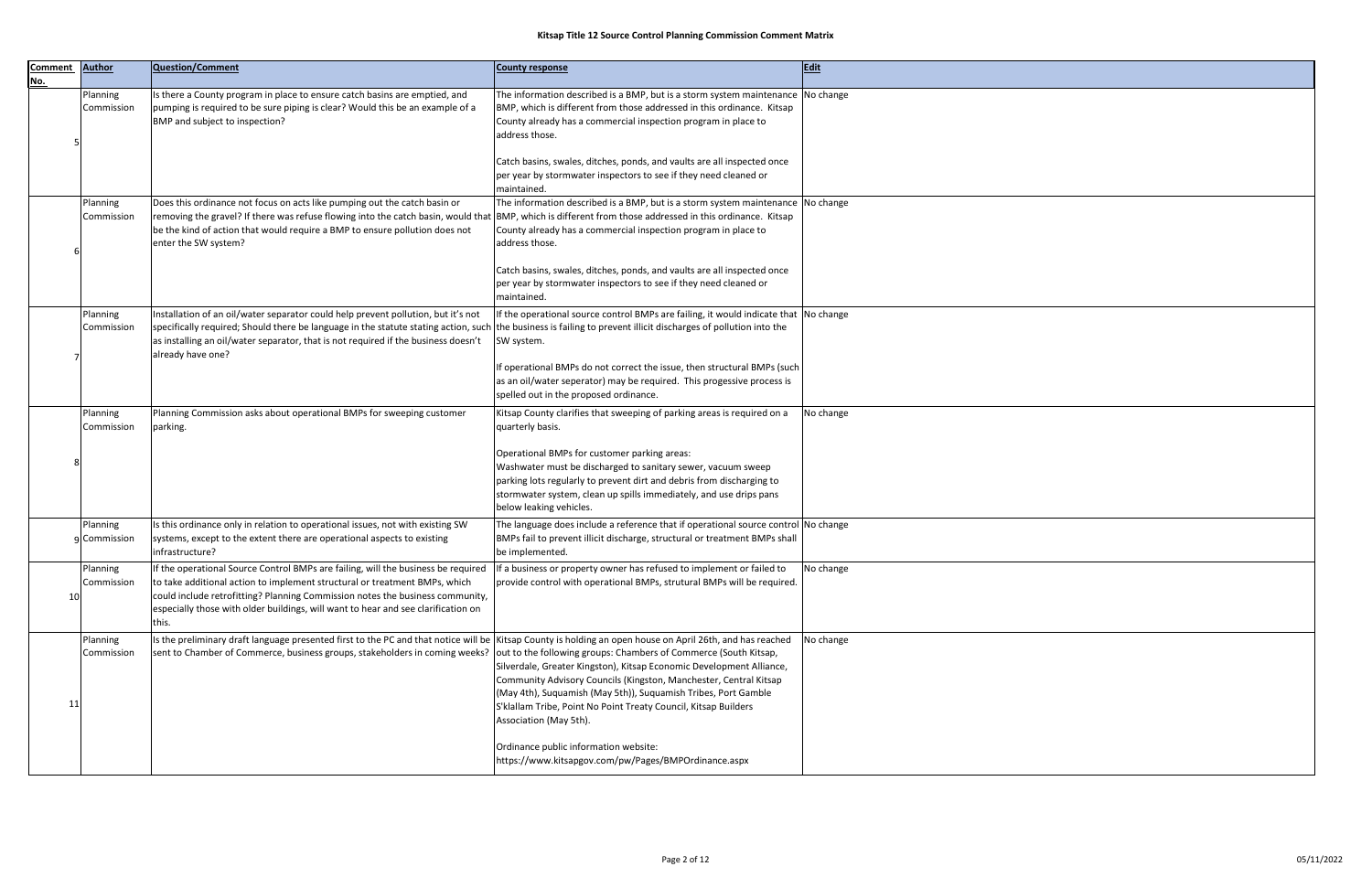| <b>Comment</b> | <b>Author</b>          | Question/Comment                                                                                                                                                                                                                                                                            | <b>County response</b>                                                                                                                                                                                                                                                                                                                                                                                                                | Edit      |
|----------------|------------------------|---------------------------------------------------------------------------------------------------------------------------------------------------------------------------------------------------------------------------------------------------------------------------------------------|---------------------------------------------------------------------------------------------------------------------------------------------------------------------------------------------------------------------------------------------------------------------------------------------------------------------------------------------------------------------------------------------------------------------------------------|-----------|
| <u>No.</u>     |                        |                                                                                                                                                                                                                                                                                             |                                                                                                                                                                                                                                                                                                                                                                                                                                       |           |
|                | Planning<br>Commission | How is the overall County and unincorporated areas' approach, and actions, will<br>work in concert with Cities?                                                                                                                                                                             | $\vert$ Cities are required to adopt their own programs, including a regulatory $\vert$ No change<br>mechanism like an ordinance, and demonstrate how they will meet<br>NPDES Permit Source Control requirements, inventory and inspections.<br>Regional jurisdictions are participating in a process to coordinate and<br>share information.                                                                                         |           |
|                | Planning<br>Commission | If there is a business with multiple locations would enforcement and application<br>of the ordinance and plan be applied and enforced according to location of the<br>business?                                                                                                             | Other jurisdictions also operate under the same NPDES Permit from the No change<br>Department of Ecology and must also meet the same rules and<br>requirements under the SWMMWW. So, if one business was located in<br>unincorporated Kitsap County, Kitsap County would be the enforcement<br>agency. If the other location of that business was located in City of<br>Bremerton, City of Bremerton would be the enforcement agency. |           |
|                | Planning<br>Commission | For the Auto Repair example slide - is it correct that a BMP requiring shop floor<br>drains be connected to sewer or sump, and also a BMP that requires no pouring  oil/water separator installed; wash water or pollutants must go into the<br>pollutants or wash water into storm drains? | Shop drains must be connected to the sewer, and usually also have an<br>sewer, which is designed to handle those items, as opposed to the<br>storm system which flows directly out into the surface waters,<br>untreated.                                                                                                                                                                                                             | No change |
|                |                        |                                                                                                                                                                                                                                                                                             |                                                                                                                                                                                                                                                                                                                                                                                                                                       |           |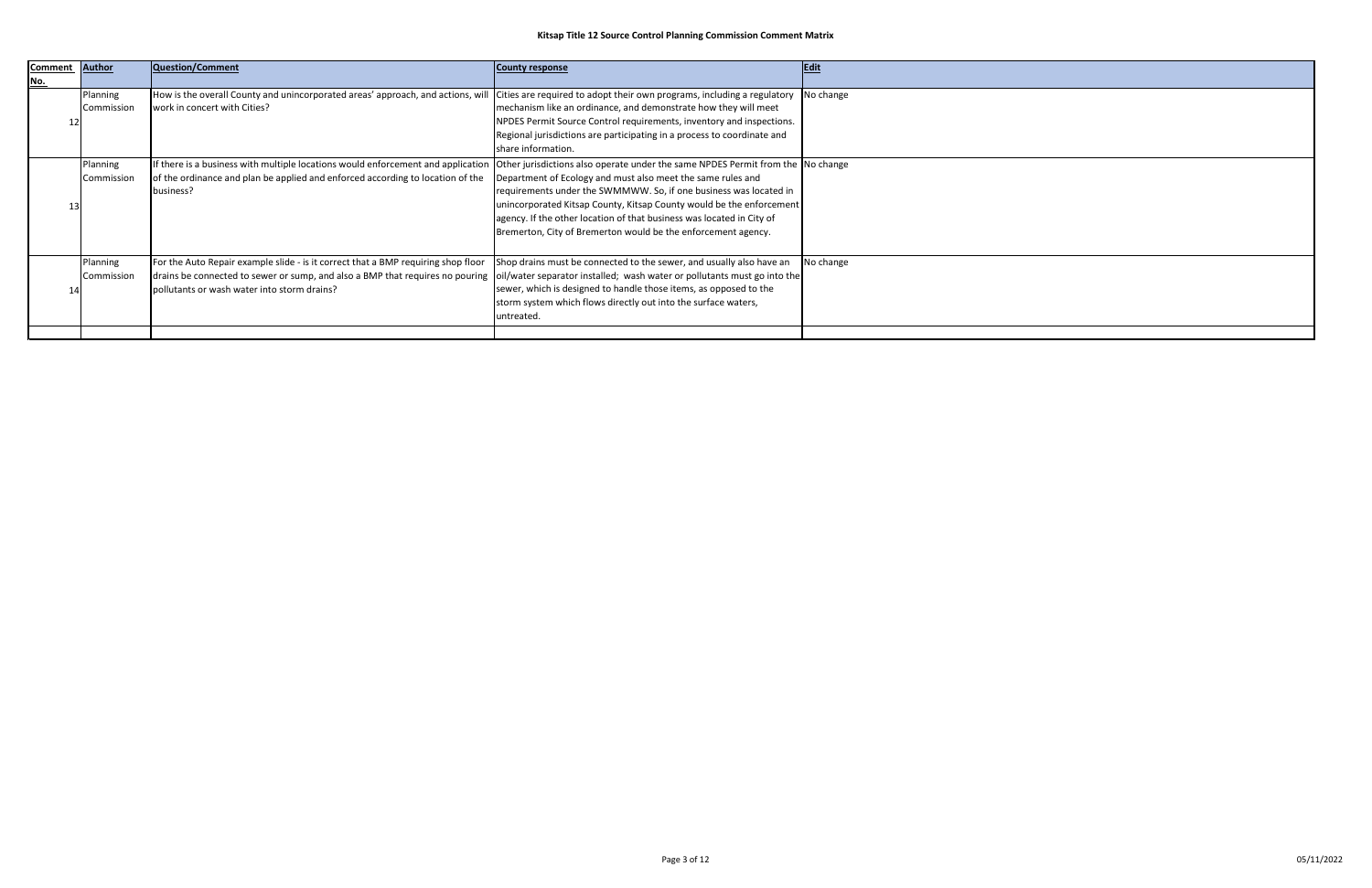| Comment Author |               | Question/Comment                                                               | <b>County response</b>                                                  | Edit      |
|----------------|---------------|--------------------------------------------------------------------------------|-------------------------------------------------------------------------|-----------|
| No.            |               |                                                                                |                                                                         |           |
|                |               | Questions/Comments received via email                                          |                                                                         |           |
|                |               | 4/11/22 from Planning Commission members                                       |                                                                         |           |
|                | Planning      | Besides the existing information on the County PW website will there be more   | Kitsap County held an Open House for the general public on April 26th   | No change |
|                | Commission    | assistance available from PW? With a \$20,000/day (\$7.3 million/year) penalty | via Zoom, and reached out to the following groups: Chambers of          |           |
|                |               | possible outreach and education is needed.                                     | Commerce (South Kitsap, Silverdale, Greater Kingston), Kitsap Economic  |           |
|                |               |                                                                                | Development Alliance, Community Advisory Councils (Kingston,            |           |
|                |               |                                                                                | Manchester, Central Kitsap (Presented May 4th), Suquamish (Presented    |           |
|                |               |                                                                                | May 5th)), Suquamish Tribes, Port Gamble Skallam Tribe, Point no Point  |           |
|                |               |                                                                                | Treaty Council, Kitsap Builders Association (Presented May 5th).        |           |
|                |               |                                                                                | Businesses received postcard notifications prior to the meeting between |           |
|                |               |                                                                                | April 18th - 29th.                                                      |           |
| 15             |               |                                                                                |                                                                         |           |
|                |               |                                                                                | Ordinance public information website:                                   |           |
|                |               |                                                                                | https://www.kitsapgov.com/pw/Pages/BMPOrdinance.aspx                    |           |
|                |               |                                                                                |                                                                         |           |
|                |               |                                                                                | The new program includes a significant investment in technical          |           |
|                |               |                                                                                | assistance and education to businesses to assist them in reaching       |           |
|                |               |                                                                                | compliance. The County would be out of compliance with the Permit if    |           |
|                |               |                                                                                | we do not adopt the proposed ordinance to code by August 1, 2019, and   |           |
|                |               |                                                                                | would be penalized if we wilfully chose not to implement the terms of   |           |
|                |               |                                                                                | the Permit.                                                             |           |
|                | Planning      | The 2019 SWMMWW focused on Volume IV. Is it currently enforcable? What         | The new proposed ordinance will make Volume 4 of the SWMMWW             | No change |
|                | Commission    | specific Codes need modification?                                              | enforceable. If operational source control BMPs are not effective at    |           |
|                |               |                                                                                | preventing pollution, then stuctural or treatment source control BMPs   |           |
|                |               |                                                                                | will be required.                                                       |           |
| 16             |               |                                                                                |                                                                         |           |
|                |               |                                                                                | The code will be added to title 12.20.030.                              |           |
|                |               |                                                                                |                                                                         |           |
|                |               |                                                                                | (https://fortress.wa.gov/ecy/ezshare/wq/Permits/Flare/2019SWMMW         |           |
|                |               |                                                                                | W/Content/Resources/DocsForDownload/2019SWMMWW.pdf)                     |           |
|                | Planning      | How will the Deparment of Ecology determine if the County is not in            | Kitsap County submits annual reports to the Department of Ecology to    | No change |
|                | 17 Commission | compliance?                                                                    | demonstrate our compliance with permit requirements, and submits to     |           |
|                |               |                                                                                | periodic audits by that regulatory agency.                              |           |
|                | Planning      | Will PW determine which problems are priority and develop a 'plan' to focus on | Kitsap County is in the initial stages of creating a Source Control     | No change |
|                | Commission    | the most critical issues/problems first?                                       | Program Plan. The Stormwater Center and Stormwater Action               |           |
|                |               |                                                                                | Monitoring (SAM) group are providing all the juridictions going through |           |
| 18             |               |                                                                                | this program adoption resources on program implementation. Kitsap       |           |
|                |               |                                                                                | County will determine priority areas based on these resources.          |           |
|                |               |                                                                                |                                                                         |           |
|                | Planning      | There is a reporting requirement in the Manual. Will this be online or hard    | Reporting for this new program will be part of the County's NPDES       | No change |
|                | 19 Commission | copy?                                                                          | Permit Annual Report. Annual reports are available on the County's      |           |
|                |               |                                                                                | website: https://www.kitsapgov.com/pw/Pages/stormwater.aspx.            |           |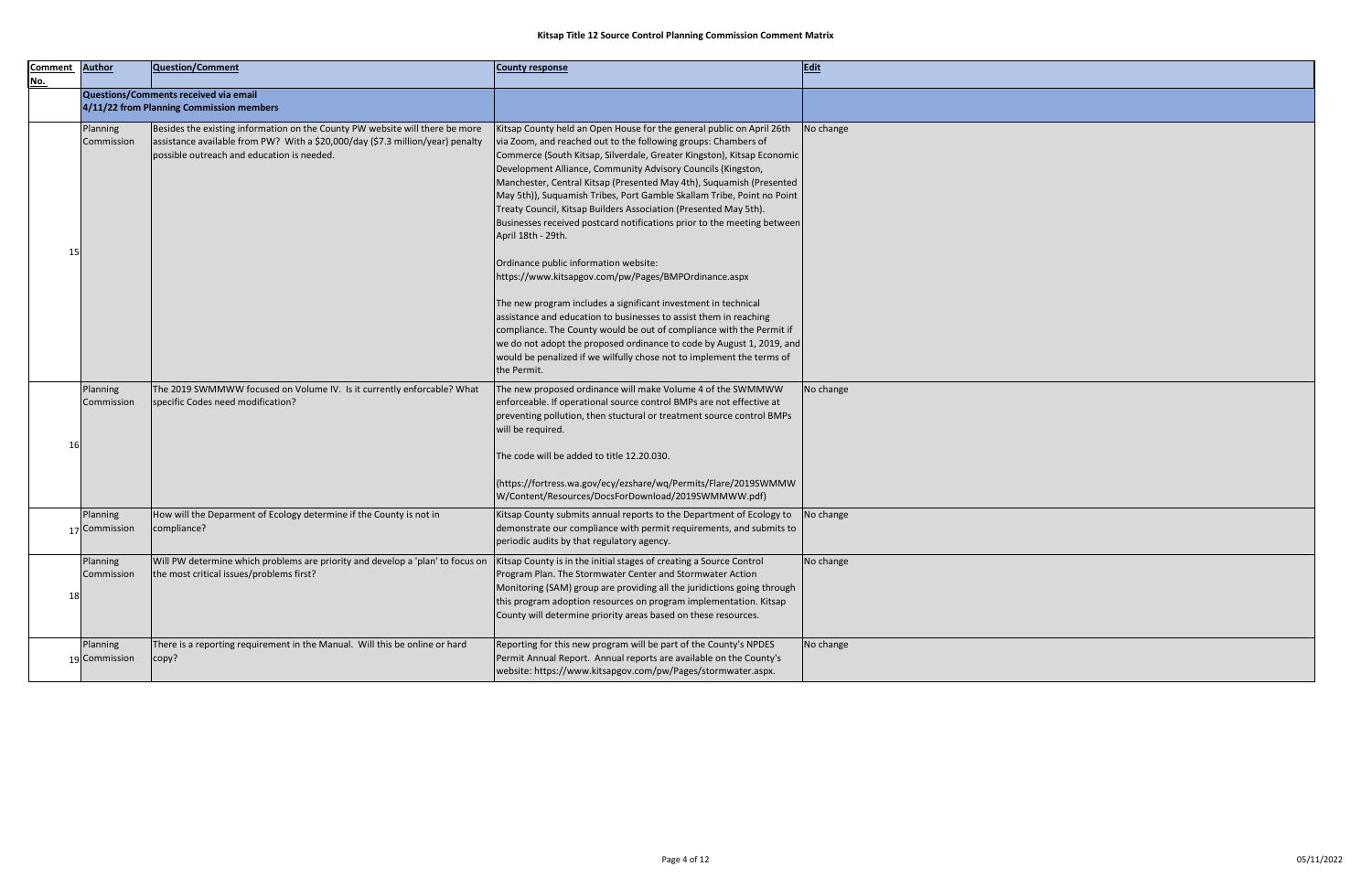| <b>Comment</b>   | <b>Author</b>          | Question/Comment                                                                                                                                                                                                                                                                                                                                                                                                                                                                                                                                                                                                                                                                                                                                                 | <b>County response</b>                                                                                                                                                                                                                                                                                                                                                                                                                                                                                                                                                                                                                                                                                                                                                                             | Edit      |
|------------------|------------------------|------------------------------------------------------------------------------------------------------------------------------------------------------------------------------------------------------------------------------------------------------------------------------------------------------------------------------------------------------------------------------------------------------------------------------------------------------------------------------------------------------------------------------------------------------------------------------------------------------------------------------------------------------------------------------------------------------------------------------------------------------------------|----------------------------------------------------------------------------------------------------------------------------------------------------------------------------------------------------------------------------------------------------------------------------------------------------------------------------------------------------------------------------------------------------------------------------------------------------------------------------------------------------------------------------------------------------------------------------------------------------------------------------------------------------------------------------------------------------------------------------------------------------------------------------------------------------|-----------|
| <u>No.</u><br>20 | Planning<br>Commission | Much of the development, including customer parking in areas like Silverdale<br>was completed under a much different stormwater regime, and the stormwater<br>management standards were very different than the standards under the 2019<br>Stormwater Manual ("SWM"). These older parking lot systems simply were not<br>designed to meet the "minimum requirements" set forth in Volume One of the<br>current SWM. The proposed ordinance, however, requires customer parking to<br>meet undefined "standards" OR implement "structural source control BMPs or<br>treatment BMPs." These are defined terms in the SWM glossary and include<br>requirements for constructing bioswales, wetlands and wetponds, and<br>installation of new oil/water separators. | The required operational BMP for parking areas is to make sure the area No change<br>is swept and kept clean of debris and spills, which most businesses<br>currently comply with.<br>Required operational BMPs listed in the SWMMWW, page 518:<br>If parking area is washed, washwater must be discharged to sanitary<br>sewer system and not to storm system<br>Vacuum sweep parking lots quarterly, storage areas, and driveways<br>regualrly to collect dirt, waste and debris. Mechanical or hand sweeping<br>may be necessary where vacuum sweeper cannot reach.<br>Clean up vehicle and equipment spills immediately                                                                                                                                                                        |           |
|                  |                        |                                                                                                                                                                                                                                                                                                                                                                                                                                                                                                                                                                                                                                                                                                                                                                  | Place drips pans below leaking vehicles.<br>(https://fortress.wa.gov/ecy/ezshare/wq/Permits/Flare/2019SWMMW<br>W/Content/Resources/DocsForDownload/2019SWMMWW.pdf)                                                                                                                                                                                                                                                                                                                                                                                                                                                                                                                                                                                                                                 |           |
| 21               | Planning<br>Commission | What stormwater management standards (particularly as to water quality) must<br>be met by vested parking lot stormwater systems (for example, a parking lot<br>built during the 1960s or 1970s)?                                                                                                                                                                                                                                                                                                                                                                                                                                                                                                                                                                 | The required operational BMP for parking areas is to make sure the area No change<br>is swept and kept clean of debris and spills, which most businesses<br>currently comply with.<br>Required operational BMPs listed in the SWMMWW, page 518:<br>If parking area is washed, washwater must be discharged to sanitary<br>sewer system and not to storm system<br>Vacuum sweep parking lots quarterly, storage areas, and driveways<br>regualrly to collect dirt, waste and debris. Mechanical or hand sweeping<br>may be necessary where vacuum sweeper cannot reach.<br>Clean up vehicle and equipment spills immediately<br>Place drips pans below leaking vehicles.<br> (https://fortress.wa.gov/ecy/ezshare/wq/Permits/Flare/2019SWMMW<br>W/Content/Resources/DocsForDownload/2019SWMMWW.pdf) |           |
| 22               | Planning<br>Commission | Where does a business (or property owner) find these standards?                                                                                                                                                                                                                                                                                                                                                                                                                                                                                                                                                                                                                                                                                                  | All source control BMPs are found in the SWMMWW in Volume 4,<br>beginning on page 493<br> (https://fortress.wa.gov/ecy/ezshare/wq/Permits/Flare/2019SWMMW  <br>W/Content/Resources/DocsForDownload/2019SWMMWW.pdf).                                                                                                                                                                                                                                                                                                                                                                                                                                                                                                                                                                                | No change |
| 23               | Planning<br>Commission | Is it a correct interpretation of the proposed ordinance that, even if a business<br>fully implemented operational BMPs as set forth in the SWM, a violation of<br>these standards would result in the parking lot having to be reconstructed with<br>structural source control or treatment BMPs?                                                                                                                                                                                                                                                                                                                                                                                                                                                               | Kitsap County will work with the business as much as possible, providing No change<br>technical assistance. If a business is unable to keep oil discharges from<br>entering the stormwater system, a structural source control BMP device<br>may need to be installed (such as an oil-water seperator). If structural<br>BMPs are not effective at controlling pollution, then treatment source<br>control BMPs will be required.                                                                                                                                                                                                                                                                                                                                                                  |           |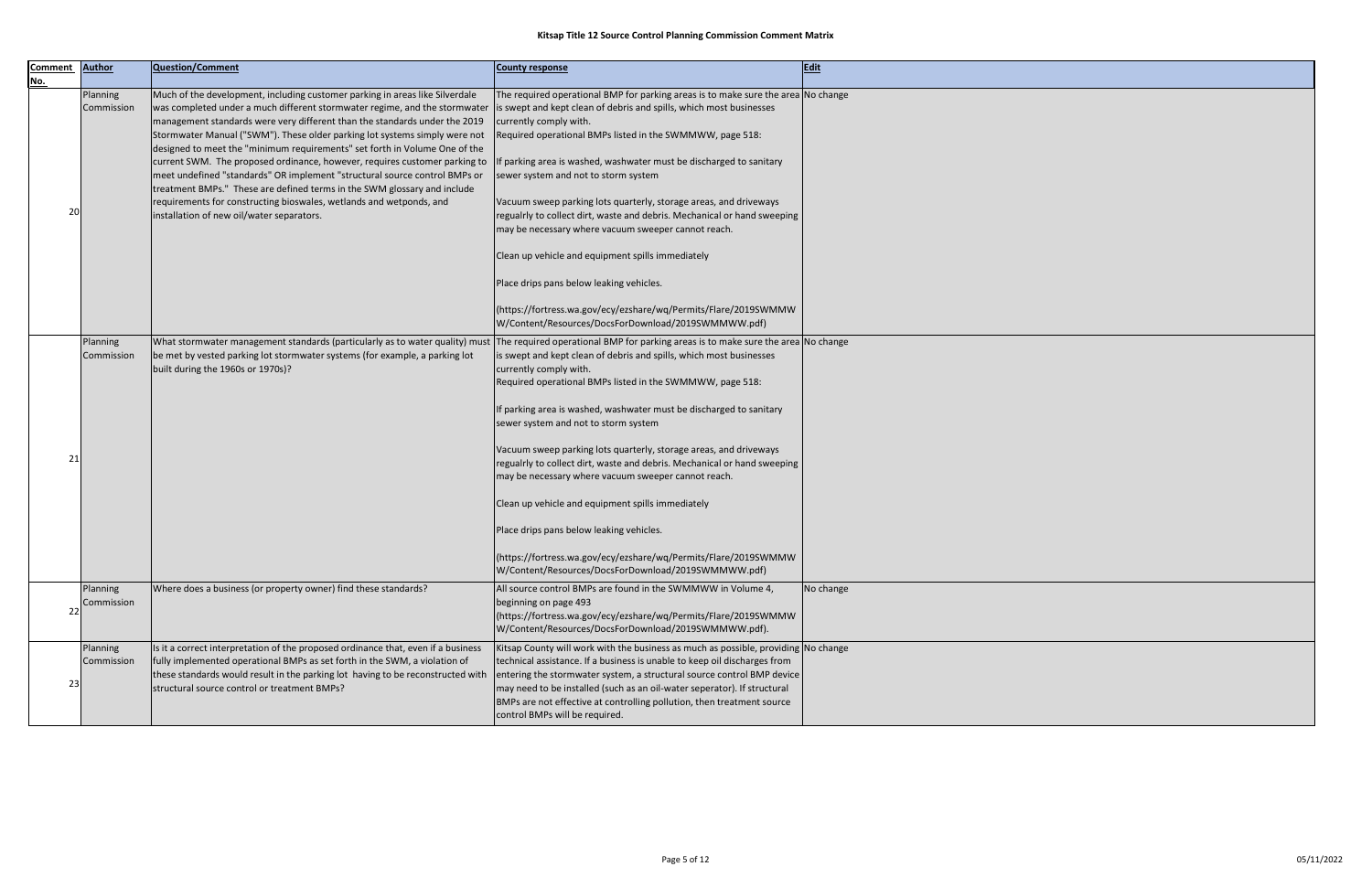| <b>Comment</b> | <b>Author</b>          | Question/Comment                                                                                                                                                                                                                                                                                                                                                                                                                                                                                                                                                                                                                                                                                                                                                                                                                                                                                                                                                                                                                                                                                                                                                                                                                                                                                                                                                                                                                                                                                                                                                                                                                                                                                                                                                                                                                                                                                                                                                                                                                                                                                  |                                                                                                                                                                                                                                                                                                                                                                                                                                                                                                                                                                                                                                                                                                                                                                                                                                                                                                                                                                                                                                                                  |             |
|----------------|------------------------|---------------------------------------------------------------------------------------------------------------------------------------------------------------------------------------------------------------------------------------------------------------------------------------------------------------------------------------------------------------------------------------------------------------------------------------------------------------------------------------------------------------------------------------------------------------------------------------------------------------------------------------------------------------------------------------------------------------------------------------------------------------------------------------------------------------------------------------------------------------------------------------------------------------------------------------------------------------------------------------------------------------------------------------------------------------------------------------------------------------------------------------------------------------------------------------------------------------------------------------------------------------------------------------------------------------------------------------------------------------------------------------------------------------------------------------------------------------------------------------------------------------------------------------------------------------------------------------------------------------------------------------------------------------------------------------------------------------------------------------------------------------------------------------------------------------------------------------------------------------------------------------------------------------------------------------------------------------------------------------------------------------------------------------------------------------------------------------------------|------------------------------------------------------------------------------------------------------------------------------------------------------------------------------------------------------------------------------------------------------------------------------------------------------------------------------------------------------------------------------------------------------------------------------------------------------------------------------------------------------------------------------------------------------------------------------------------------------------------------------------------------------------------------------------------------------------------------------------------------------------------------------------------------------------------------------------------------------------------------------------------------------------------------------------------------------------------------------------------------------------------------------------------------------------------|-------------|
| No.            |                        |                                                                                                                                                                                                                                                                                                                                                                                                                                                                                                                                                                                                                                                                                                                                                                                                                                                                                                                                                                                                                                                                                                                                                                                                                                                                                                                                                                                                                                                                                                                                                                                                                                                                                                                                                                                                                                                                                                                                                                                                                                                                                                   | <b>County response</b>                                                                                                                                                                                                                                                                                                                                                                                                                                                                                                                                                                                                                                                                                                                                                                                                                                                                                                                                                                                                                                           | <b>Edit</b> |
| 24             | Planning<br>Commission | If a parking lot does have to be reconstructed to add, for example, biofiltration<br>systems, has the County considered the consequential impacts of this<br>requirement including cost of reconstruction and violations of zoning<br>requirements, for example, due to reduction of available parking to serve the<br>existing square footage of the improvements?                                                                                                                                                                                                                                                                                                                                                                                                                                                                                                                                                                                                                                                                                                                                                                                                                                                                                                                                                                                                                                                                                                                                                                                                                                                                                                                                                                                                                                                                                                                                                                                                                                                                                                                               | Applicable operational source control BMPs are required for all<br>pollutant gererating sources. The Phase II Stormwater Permit for<br>Western Washington (Permit) prohibits the discharge of any pollutants,<br>violations of surface water, ground water or sediment managment<br>standards because of inadequate stormwater controls. Kitsap County is<br>required to enforce these standards in accordance with the Permit.<br>Kitsap County does not expect an undue burden of cost or reduction in<br>parking in order to implement this rule and protect human health and<br>the environment.                                                                                                                                                                                                                                                                                                                                                                                                                                                             | No change   |
| 25             | Planning<br>Commission | The customer parking BMPs come in three "flavors" -- applicable, recommended Applicable operational source control BMPs will be required with the<br>and applicable treatment. Does the ordinance require a business to implement<br>all three "flavors"? For example, does a business have to show it is offering<br>discounts to customers who take the bus or adopt an employee carpool<br>incentive program to meet the requirements of the ordinance?                                                                                                                                                                                                                                                                                                                                                                                                                                                                                                                                                                                                                                                                                                                                                                                                                                                                                                                                                                                                                                                                                                                                                                                                                                                                                                                                                                                                                                                                                                                                                                                                                                        | new ordinance, with structural and treatment source control BMPs only  <br>being required if operational ones are not effective.                                                                                                                                                                                                                                                                                                                                                                                                                                                                                                                                                                                                                                                                                                                                                                                                                                                                                                                                 | No change   |
| 26             | Planning<br>Commission | Kitsap County indicated that it has identified 737 businesses with "pollution<br>potential." Almost every business has customer parking, so I assume that the<br>737 number constitutes almost every business in unincorporated Kitsap County.<br>There is no "typical" arrangement for parking lot responsibility in<br>unincorporated commercial areas like Silverdale. Most businesses lease space<br>from an absentee landlord. Parking lot spaces may be assigned to a tenant or,<br>more commonly, the parking is common area available to all businesses leasing<br>space in a center. The leases can place responsibility for parking lot<br>maintenance on the tenant, leave this responsibility to the landlord, or provide a The County will work with individual businesses to make sure that<br>panoply of other arrangements. The "applicable" BMPs for parking lots in the<br>SWM require activities such as the hiring of a parking lot vacuum sweeper to<br>clean parking lots, immediate clean-up of vehicle spills, and placing "drip pans"<br>under leaking vehicles (expressly under employees' vehicles but presumably<br>under customers' vehicles as well). Requiring businesses to implement BMPs to<br>(a) vacuum a parking lot for which it has no lease obligation, and (b) monitor<br>common area parking to clean up spills and/or put drip pans under vehicles that<br>may or may not be driven by their customers seems onerous. On the other<br>hand, requiring an absentee landlord of a small strip mall to hire someone to<br>perform these tasks could cause serious economic hardship for landlords with<br>long-term leases that cannot be changed to reflect a new obligation. Is PW<br>going to be reviewing leases to see who is contractually responsible for<br>implementing these BMPs for customer parking? Will PW be meeting with<br>landlords as well as businesses to address the requirements of the new<br>ordinance? Who will receive the infraction if there is a violation of water quality<br>standards - the tenant, the landlord, both? | The list of 737 businesses was narrowed down from a total of 7,000<br>businesses in Kitsap County, about 3,000 in unincorporated Kitsap, then<br>filtered by pollution generating activies and whether the properties are<br>connected to or would impact the County stormwater system. All of the<br>737 businesses' parking areas will be required to implement operational<br>BMPs: sweeping, cleaning spills, using drip pans for leaking vehicles, and<br>diverting all wash water to sanitary sewer.<br>certain operational BMPs are followed (i.e. having a spill kit on hand,<br>labeling and storing chemicals properly, etc) but any violations or<br>citations are the responsibility of the property owner. The business and<br>the property owner will have to work together to resolve the problem.<br>Kitsap County does not review leases.<br>Kitsap County direct mailed (postcards) about the new ordinance to all<br>businesses in the pollutant generating business list (the 737 identified)<br>and held a public Open House on April 26th. | No change   |
|                |                        | Questions/Comments received via email                                                                                                                                                                                                                                                                                                                                                                                                                                                                                                                                                                                                                                                                                                                                                                                                                                                                                                                                                                                                                                                                                                                                                                                                                                                                                                                                                                                                                                                                                                                                                                                                                                                                                                                                                                                                                                                                                                                                                                                                                                                             |                                                                                                                                                                                                                                                                                                                                                                                                                                                                                                                                                                                                                                                                                                                                                                                                                                                                                                                                                                                                                                                                  |             |
|                |                        | 4/18/22 from Planning Commission member                                                                                                                                                                                                                                                                                                                                                                                                                                                                                                                                                                                                                                                                                                                                                                                                                                                                                                                                                                                                                                                                                                                                                                                                                                                                                                                                                                                                                                                                                                                                                                                                                                                                                                                                                                                                                                                                                                                                                                                                                                                           |                                                                                                                                                                                                                                                                                                                                                                                                                                                                                                                                                                                                                                                                                                                                                                                                                                                                                                                                                                                                                                                                  |             |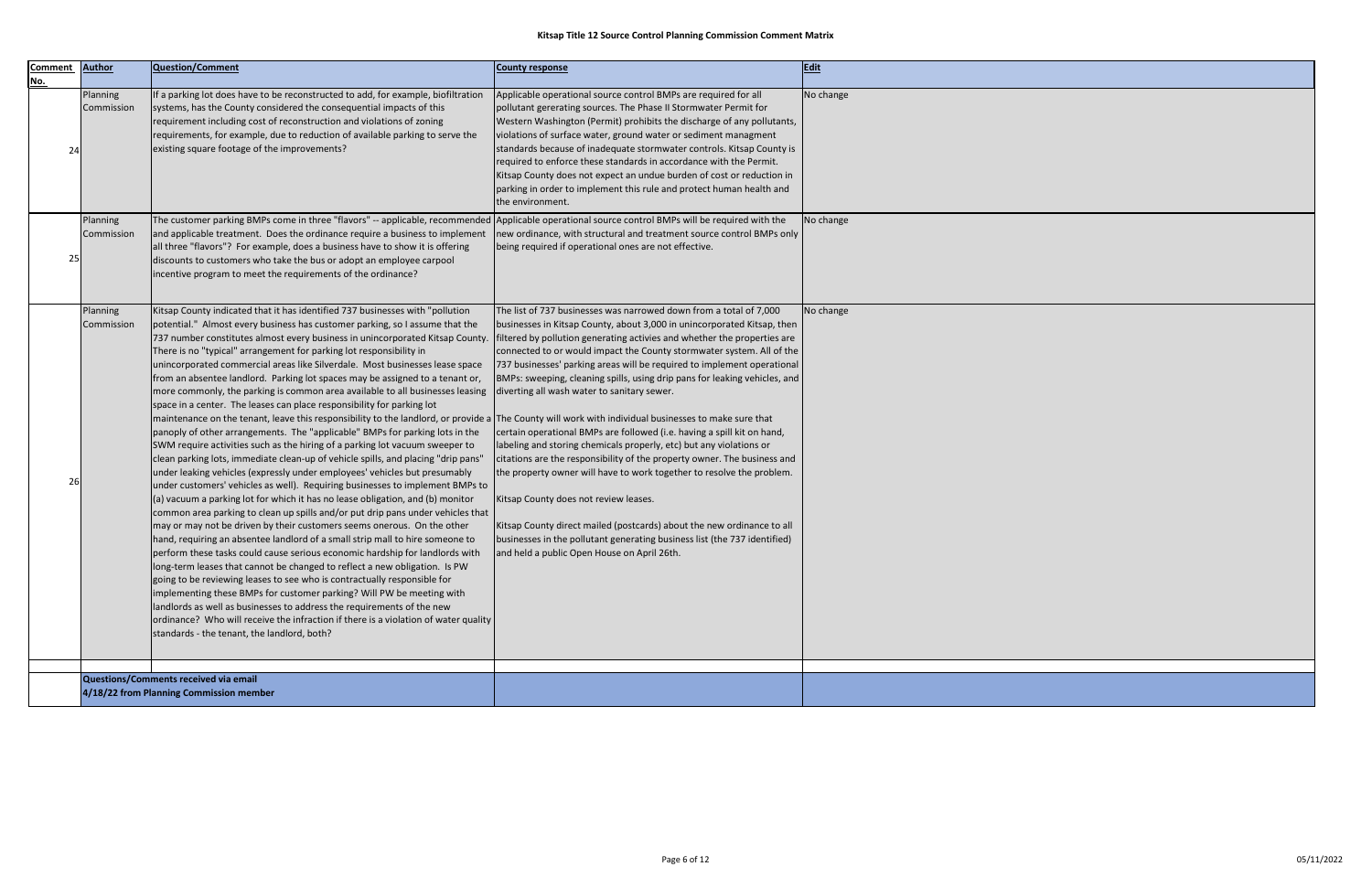| <b>Comment</b> | <b>Author</b>             | Question/Comment                                                                                                                                                                                                                                                                                                                                                                                                                                                                                                                                                                                                                                                                                                                                                                                                                                                                                                                                                                                                             | <b>County response</b>                                                                                                                                                                                                                                                                                                                                                                                                                                                                                                                                                                                                                                                                                                                                                                                                 | Edit      |
|----------------|---------------------------|------------------------------------------------------------------------------------------------------------------------------------------------------------------------------------------------------------------------------------------------------------------------------------------------------------------------------------------------------------------------------------------------------------------------------------------------------------------------------------------------------------------------------------------------------------------------------------------------------------------------------------------------------------------------------------------------------------------------------------------------------------------------------------------------------------------------------------------------------------------------------------------------------------------------------------------------------------------------------------------------------------------------------|------------------------------------------------------------------------------------------------------------------------------------------------------------------------------------------------------------------------------------------------------------------------------------------------------------------------------------------------------------------------------------------------------------------------------------------------------------------------------------------------------------------------------------------------------------------------------------------------------------------------------------------------------------------------------------------------------------------------------------------------------------------------------------------------------------------------|-----------|
| <u>No.</u>     | Planning<br>Commission    | How is storm water runoff analyzed? How will any change in pollution level by<br>measured?                                                                                                                                                                                                                                                                                                                                                                                                                                                                                                                                                                                                                                                                                                                                                                                                                                                                                                                                   | Kitsap County maintains and operates a robust program to prevent,<br>identify and correct illicit discharges into the MS4. All known municipal<br>stormwater outfalls have been screened for potential pollution sources,<br>and the County regularly screens over half of the storm system (MS4)<br>annually, well beyond the 12% required by Permit. Many stormwater<br>sampling and analysis efforts are carried out via the Clean Water Kitsap<br>partnership between Kitsap County Public Works and the Kitsap Public<br>Health District. Staff perform targeted outfall screening for pollution in<br>priority watersheds as determined by the Kitsap County Stormwater<br>Comprehensive Plan. Staff follow up on screenings through field<br>investigations and interaction with residents and business owners. | No change |
| 27             |                           |                                                                                                                                                                                                                                                                                                                                                                                                                                                                                                                                                                                                                                                                                                                                                                                                                                                                                                                                                                                                                              | Kitsap County pays into the Washington State Department of Ecology<br>collective fund for Status and Trends Monitoring and for Effectiveness<br>Studies. In addition to paying into the collective fund, Kitsap County also<br>participates in the Stormwater Work Group and Source Identification<br>subgroup. The group's work directs the Stormwater Action Monitoring<br>(SAM) program implementation and other stormwater-related<br>monitoring and assessment. Check out the website and video for more<br>info (https://ecology.wa.gov/Regulations-Permits/Reporting-<br>requirements/Stormwater-monitoring/Stormwater-Action-<br>Monitoring/SAM-status-and-trends).                                                                                                                                            |           |
|                | Planning<br>28 Commission | Small businesses have been hard hit over the last several years for many<br>reasons, from COVID to increased taxes. What happens if businesses continue<br>to not comply after fines are assessed?                                                                                                                                                                                                                                                                                                                                                                                                                                                                                                                                                                                                                                                                                                                                                                                                                           | The infraction is issued to the property owner. Refer to 12.32<br>Enforcement Chapter of Kitsap County Code.                                                                                                                                                                                                                                                                                                                                                                                                                                                                                                                                                                                                                                                                                                           | No change |
| 29             | Planning<br>Commission    | Planning Commissioner posed an example: As a business operator in Los Angeles Kitsap County believes that most businesses already have the required<br>I dealt with a program like this that also started out with occasional monitoring,  operational source control BMPs in place, so a progression like the<br>the county did not see enough change/people were not complying so they began proposed example is unlikely.<br>requiring special filter covers that cost about \$1000 each for all storm water<br>drains that had to be maintained by the business owner with annual inspections.<br>This still did not work so the county then required certain approved vendors to<br>clean the drains twice a year at about \$500 a visit in addition to the annual<br>inspection. This adds yet another operational cost for small businesses. I just<br>share my experience as an example of how this has gone in other municipalities.<br>Do you think a progression like this would be likely here in Kitsap County? |                                                                                                                                                                                                                                                                                                                                                                                                                                                                                                                                                                                                                                                                                                                                                                                                                        | No change |
| 30             | Planning<br>Commission    | Where in the budget will the money come from to pay for the inspectors and<br>other overhead issues?                                                                                                                                                                                                                                                                                                                                                                                                                                                                                                                                                                                                                                                                                                                                                                                                                                                                                                                         | The Stormwater Enterprise fund receives its revenues from user fees<br>billed under the authority of Chapters 12.36 and 12.40 of the Kitsap<br>County Code (KCC) and Chapter 36.89 of the Revised Code of<br>Washington (RCW). The utility rate structure (Chapter 12.40 KCC) was<br>adopted in 1994 and amended in 1995, 2004, 2006, 2012 and 2017.                                                                                                                                                                                                                                                                                                                                                                                                                                                                   | No change |
| 31             | Planning<br>Commission    | Planning Commission know this is a new requirement from the state, but what<br>would the consequence be if Kitsap County did not implement the program?                                                                                                                                                                                                                                                                                                                                                                                                                                                                                                                                                                                                                                                                                                                                                                                                                                                                      | Kitsap County confirms that wilfully choosing not to comply with the<br>mandatory regulatory requirements of the NPDES permit will generate a<br>fine of \$20,000 per day for each day Kitsap County is out of compliance.                                                                                                                                                                                                                                                                                                                                                                                                                                                                                                                                                                                             | No change |
|                |                           | <b>Planning Commission work study</b>                                                                                                                                                                                                                                                                                                                                                                                                                                                                                                                                                                                                                                                                                                                                                                                                                                                                                                                                                                                        |                                                                                                                                                                                                                                                                                                                                                                                                                                                                                                                                                                                                                                                                                                                                                                                                                        |           |
|                |                           | meeting held on 4/19/22 5:30 pm                                                                                                                                                                                                                                                                                                                                                                                                                                                                                                                                                                                                                                                                                                                                                                                                                                                                                                                                                                                              |                                                                                                                                                                                                                                                                                                                                                                                                                                                                                                                                                                                                                                                                                                                                                                                                                        |           |
|                | Planning<br>32 Commission | Will older parking lots be subject to the same standards as new ones?                                                                                                                                                                                                                                                                                                                                                                                                                                                                                                                                                                                                                                                                                                                                                                                                                                                                                                                                                        | Yes. Older parking lots will not be able to illicitly discharge pollutants in No change<br>the same way that newer parking areas cannot.                                                                                                                                                                                                                                                                                                                                                                                                                                                                                                                                                                                                                                                                               |           |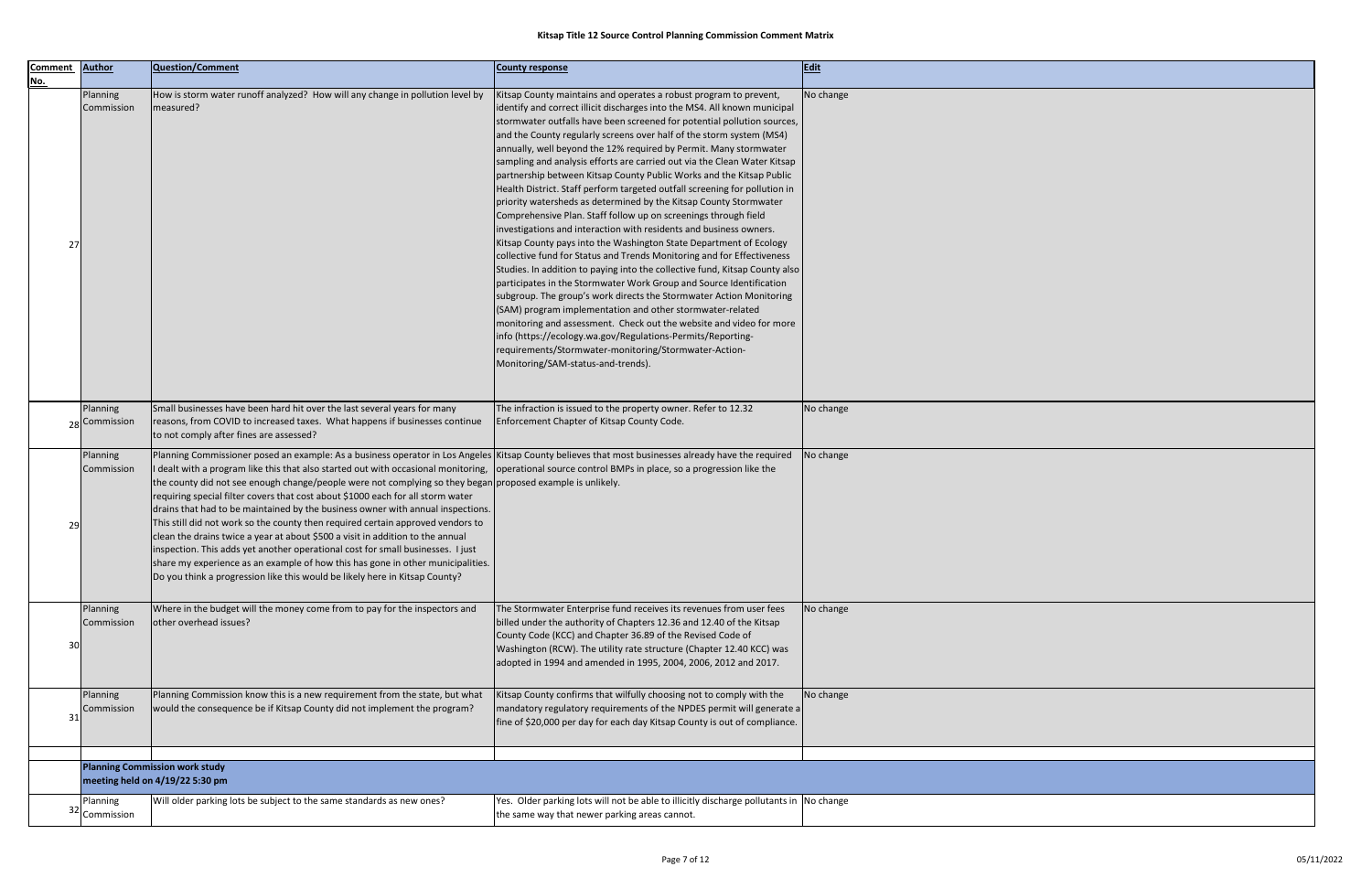| <b>Comment</b><br>No. | <b>Author</b>             | Question/Comment                                                                                                                                                                                          | <b>County response</b>                                                                                                                                                                                                                                                                                                                                                                                                                                                                                                                                   | Edit      |
|-----------------------|---------------------------|-----------------------------------------------------------------------------------------------------------------------------------------------------------------------------------------------------------|----------------------------------------------------------------------------------------------------------------------------------------------------------------------------------------------------------------------------------------------------------------------------------------------------------------------------------------------------------------------------------------------------------------------------------------------------------------------------------------------------------------------------------------------------------|-----------|
|                       | Planning<br>33 Commission | What is the water quality standard that must be met? How will businesses know  Anything other than rainwater entering the stormwater system is<br>if/when they have violated the water quality standards? | considered an illicit discharge, and would be in violation of the illicit<br>discharge code (12.30.020).                                                                                                                                                                                                                                                                                                                                                                                                                                                 | No change |
|                       | Planning<br>34 Commission | Are property owners being notified as well as the business owners? e.g. if you<br>send a notice to a local business and they are leasing the property, how will the<br>property owner be notified?        | The direct mailing for the initial outreach (postcard) was sent to the<br>Department of Revenue's mailing address that the business has listed.                                                                                                                                                                                                                                                                                                                                                                                                          | No change |
| 35                    | Planning<br>Commission    | Suggests targeted outreach for business types (brochures, etc.) with simplified<br>language                                                                                                               | Kitsap County will create specific educational brochures for each<br>business type that will be provided during inspections. Kitsap County is<br>also planning on creating materials in several different languages.                                                                                                                                                                                                                                                                                                                                     | No change |
| 36                    | Planning<br>Commission    | Are the 737 businesses that was mentioned during the presentation all of the<br>businesses in unincorporated Kitsap County as a whole?                                                                    | No, there are over 7,000 businesses (about 3,000 in unincorporated<br>areas) in Kitsap County as a whole. The businesses were narrowed<br>down by the criteria that the Permit requires us to address (Appendix 8<br>of the NPDES Permit). The list was filtered by property use (commercial<br>or industrial), the business's NAICS code listing per the Department of<br>Revenue, and whether the business could impact the County<br>stormwater system by proximity. Applying these critera narrowed the<br>list down to 737.                         | No change |
| 37                    | Planning<br>Commission    | How much will it cost over all to implement this program?                                                                                                                                                 | The Stormwater Enterprise fund receives its revenues from user fees<br>billed under the authority of Chapters 12.36 and 12.40 of the Kitsap<br>County Code (KCC) and Chapter 36.89 of the Revised Code of<br>Washington (RCW). The utility rate structure (Chapter 12.40 KCC) was<br>adopted in 1994 and amended in 1995, 2004, 2006, 2012 and 2017.<br>Kitsap County tracks the implementation of NPDES program elements,<br>including costs. The total cost of program implementation is not yet<br>known.                                             | No change |
|                       |                           | <b>DCD Dept Advisory Group (DAG)</b><br>presentation held on 4/26/22 7:30 am                                                                                                                              |                                                                                                                                                                                                                                                                                                                                                                                                                                                                                                                                                          |           |
| 38                    | DAG Member                | There is already a program out there for this. How will Kitsap County coordinate Kitsap County Public Health District's PPA (Pollution Prevention<br>with this program?                                   | Assistance or PPA) program has similar but different requirements - the<br>PPA program is education- and technical assistance-based with no<br>enforcement capabilities. Kitsap County Public Works' source control<br>program will also be education and outreach- based but includes<br>enforcement capabilities. We are in the initial stages of determining<br>how to coordinate these inspection programs to prevent the businesses<br>from becoming overwhelmed with visits, including coordinating with<br>our own commercial inspection program. | No change |
| 39                    | DAG Member                | Was the Kingston CAC notified of a presentation opportunity?                                                                                                                                              | Yes. The coordinator for the Kingston CAC received email notification on No change<br>3/29/22                                                                                                                                                                                                                                                                                                                                                                                                                                                            |           |
| 40                    | DAG Member                | What is the appeals process for a Notice of Violation or an Infraction?                                                                                                                                   | It will be the same as a the appeals process for Title 12.36.110 (Appeals) No change<br>pertaining to a Notice of Violation.                                                                                                                                                                                                                                                                                                                                                                                                                             |           |
| 41                    | <b>DAG Member</b>         | How many businesses will be inspected per year? Is this an annual inspection?                                                                                                                             | PW is required to inspect 20% of the total number (about 700) of<br>pollutant-generating businesses. This will come out to about 140 per<br>year, which includes follow-ups.                                                                                                                                                                                                                                                                                                                                                                             | No change |
| 42                    | <b>DAG Member</b>         | Will you need additional staff for this new requirement?                                                                                                                                                  | At this early stage in the process, Kitsap County is unsure if we will need $\vert$ No change<br>to hire additional staff. We are hoping to coordinate these inspections<br>with our Commercial inspection program and the Health District's PPA<br>program, but remain open to hiring additional staff if necessary.                                                                                                                                                                                                                                    |           |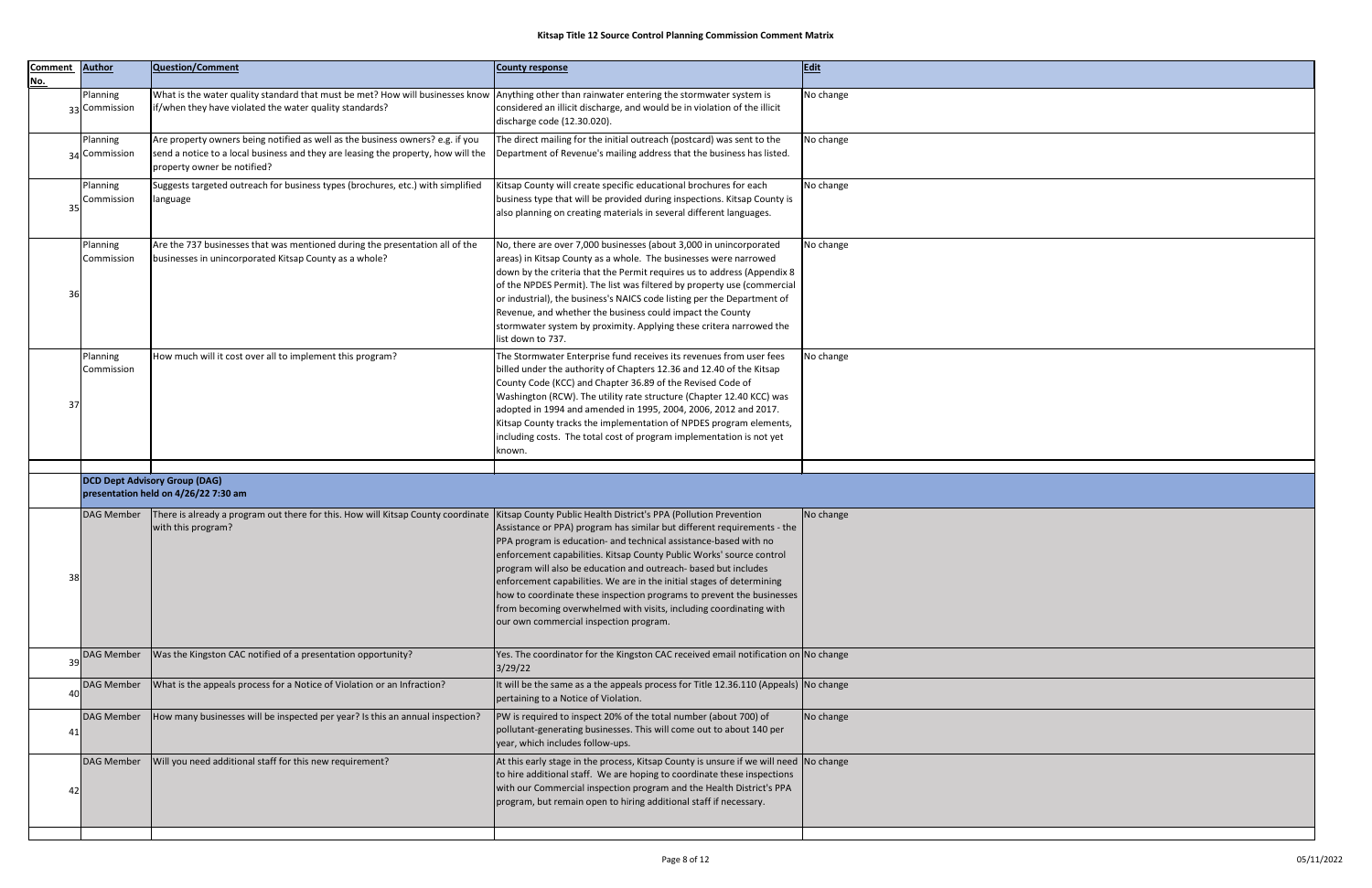| <b>Comment</b> | <b>Author</b>                      | Question/Comment                                                                                                                                                                                                                                                                                                                                                                                                                                                 | <b>County response</b>                                                                                                                                                                                                                                                                                                                                                                                                                                                                                                                                                                                        | <b>Edit</b> |
|----------------|------------------------------------|------------------------------------------------------------------------------------------------------------------------------------------------------------------------------------------------------------------------------------------------------------------------------------------------------------------------------------------------------------------------------------------------------------------------------------------------------------------|---------------------------------------------------------------------------------------------------------------------------------------------------------------------------------------------------------------------------------------------------------------------------------------------------------------------------------------------------------------------------------------------------------------------------------------------------------------------------------------------------------------------------------------------------------------------------------------------------------------|-------------|
| <u>No.</u>     |                                    |                                                                                                                                                                                                                                                                                                                                                                                                                                                                  |                                                                                                                                                                                                                                                                                                                                                                                                                                                                                                                                                                                                               |             |
|                | <b>Public Open House</b>           |                                                                                                                                                                                                                                                                                                                                                                                                                                                                  |                                                                                                                                                                                                                                                                                                                                                                                                                                                                                                                                                                                                               |             |
|                | held on 4/26/22 6:00 pm            |                                                                                                                                                                                                                                                                                                                                                                                                                                                                  |                                                                                                                                                                                                                                                                                                                                                                                                                                                                                                                                                                                                               |             |
| 43             | Public citizen                     | Congratulations to Kitsap County for doing such a good job maintaining their<br>stormwater facilities.                                                                                                                                                                                                                                                                                                                                                           | Thank you for your comment                                                                                                                                                                                                                                                                                                                                                                                                                                                                                                                                                                                    | No change   |
| 44             | Public citizen                     | Concerned that small businesses without a license (operating out of their<br>homes) seem to ignore stormwater regulations. Is there going to be any<br>inspections for these/how would they be inspected? If a citizen was concerned<br>that a neighbor is dumping chemicals into a storm drain, would you inspect<br>then?                                                                                                                                      | Home-based businesses will only be inspected on a complaint basis.<br>Source Control BMPs can be enforced on situations where there are<br>improper operation source control BMPs. The public is encouraged to<br>report any issues, concerns or complaints to Kitsap 1, regardless of<br>location, and the appropriate agency will investigate.                                                                                                                                                                                                                                                              | No change   |
| 45             | <b>Health District</b>             | This program seems to completely overlap with the Health District Pollution<br>Prevention and Assistance (PPA) Program. If this ordinance passes, should Solid<br>and Hazardous Waste of KPHD reach out to KC Stormwater to coordinate site<br>visits?                                                                                                                                                                                                           | The programs are similar; however, the PPA program is directed<br>towards Small Quantity generators. There is no enforcement capability<br>in the PPA program. It is completely voluntary assistance. We are<br>working with KPHD to coordinate inspection to lessen the load of<br>inspections on businesses.                                                                                                                                                                                                                                                                                                | No change   |
|                |                                    | <b>Comments from online submittal form</b><br>submitted between 4/23/22 to present (5/2/22)                                                                                                                                                                                                                                                                                                                                                                      |                                                                                                                                                                                                                                                                                                                                                                                                                                                                                                                                                                                                               |             |
| 46             | Public Citizen<br>on 4/23/22       | As a retired NOAA scientist, I was part of a team that demonstrated the toxic<br>effects (e.g., liver cancer) of surface water runoff (SWR) on marine flatfish. We<br>demonstrated with epidemiological and laboratory studies that these effects are<br>caused by combustion products of petroleum hydrocarbons, many of which are<br>carcinogenic. Controlling SWR is critical to the health of marine ecosystems.                                             | Thank you for your comment                                                                                                                                                                                                                                                                                                                                                                                                                                                                                                                                                                                    | No change   |
| 47             | Public Citizen<br>on 4/25/22       | Why are we passing this ordinance? How about Kitsap county stops the biggest<br>point pollution which is its own storm drains? How about we insist the sewer<br>plants stop having accidents and allieing overflows into the sound year in and<br>year out? Stop thinking of ways to avoid doing the work that needs to be done?<br>Its roads and runoff drsinage from tires that are killing the smolts. Why pass<br>more regulations on the little businesses? | This ordinance is a requirement of the 2019 Phase II Municipal<br>Stormwater Permit issued by the Washington State Department of<br>Ecology.                                                                                                                                                                                                                                                                                                                                                                                                                                                                  | No change   |
|                |                                    |                                                                                                                                                                                                                                                                                                                                                                                                                                                                  |                                                                                                                                                                                                                                                                                                                                                                                                                                                                                                                                                                                                               |             |
|                | <b>Comments received via email</b> | from Planning Commission Office on 5/3/22                                                                                                                                                                                                                                                                                                                                                                                                                        |                                                                                                                                                                                                                                                                                                                                                                                                                                                                                                                                                                                                               |             |
| 48             | Planning<br>Commission             | The Suquamish scientists have determined that a major factor effecting salmon<br>viability is road run off carrying oxidized tire particles; specifically a chemical<br>called 6PPD. That would indicate that a major polluter in the County would be<br>road run off.<br>What actions vis a vis this ordinance will the County Public Works as a polluter<br>be taking to eliminate the tire particles from reaching the streams?                               | Kitsap County-owned facilities that are covered under the specific<br>pollutant generating business types (as described in Appendix 8 of the<br>NPDES Permit) will be covered by the proposed ordinance and be<br>required to apply applicable BMPs.<br>The County is aware of the newly discovered compound from tire<br>particles that contributes to coho pre-spawn mortality, 6PPD-quinone,<br>which was brought to public attention after its isolation from road<br>runoff in December, 2020. We are closely following the resultant<br>research on how to identify the compound, what the scope of the | No change   |
|                | Planning                           |                                                                                                                                                                                                                                                                                                                                                                                                                                                                  | problem is, how it reacts in the environment, and what BMPs will be<br>most effective in addressing the issue. At this time, that research is still<br>ongoing and inconclusive.<br>This ordinance is only applicable to specific businesses that generate                                                                                                                                                                                                                                                                                                                                                    |             |
| 49             | Commission                         | What is the projected cost to the County to implement operational source<br>controls to the roads? This should be included in the Ordinance cover sheet<br>being presented to the Board of Commissioners.                                                                                                                                                                                                                                                        | pollution, as described in Appendix 8 of the NPDES Permit. Roads<br>themselves are not a PGS-business type covered under this ordinance.                                                                                                                                                                                                                                                                                                                                                                                                                                                                      | No change   |
|                |                                    |                                                                                                                                                                                                                                                                                                                                                                                                                                                                  |                                                                                                                                                                                                                                                                                                                                                                                                                                                                                                                                                                                                               |             |

|                                    | Edit      |
|------------------------------------|-----------|
|                                    |           |
|                                    | No change |
| $\sum_{i=1}^{n}$<br>e<br>d to      | No change |
| ility                              | No change |
|                                    |           |
|                                    | No change |
|                                    | No change |
|                                    |           |
| the                                | No change |
| )ne,                               |           |
| e<br>$\overline{\mathsf{s}}$ still |           |
| $\overline{e}$<br>ice.             | No change |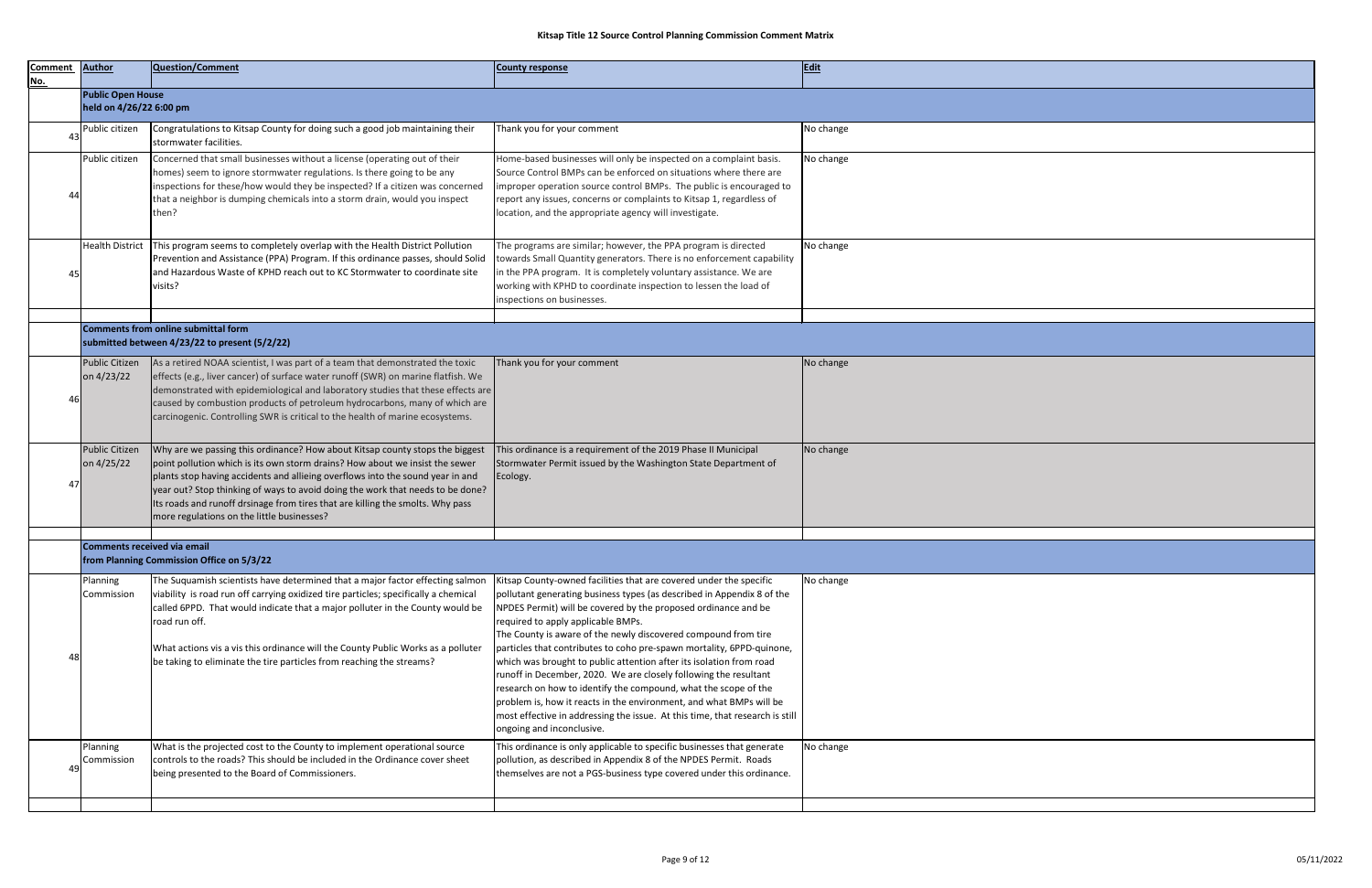|    | <b>Author</b>          | <b>Question/Comment</b>                                                                                                                                                                          | <b>County response</b>                                                                                                                                                                                                                                                                                                                                                                                                                            | <b>Edit</b> |
|----|------------------------|--------------------------------------------------------------------------------------------------------------------------------------------------------------------------------------------------|---------------------------------------------------------------------------------------------------------------------------------------------------------------------------------------------------------------------------------------------------------------------------------------------------------------------------------------------------------------------------------------------------------------------------------------------------|-------------|
|    |                        | <b>Planning Commission public hearing</b>                                                                                                                                                        |                                                                                                                                                                                                                                                                                                                                                                                                                                                   |             |
|    | held on 5/3/22 5:30 pm |                                                                                                                                                                                                  |                                                                                                                                                                                                                                                                                                                                                                                                                                                   |             |
| 50 | Public citizen         | What happens if a business decides not to comply with this ordinance?                                                                                                                            | Education and technical assistance is the first step in trying to bring a<br>business into compliance. If the business does not respond well to that<br>after several attempts, then progressive enforcement will be used,<br>starting with a warning letter, notice of violation, and then issuance of<br>infraction. The enforcement will be used as a last resort, with education<br>and technical assistance the primary means of compliance. | No change   |
| 51 | Public citizen         | Who decides the County is the professional resource/authority for on this issue?                                                                                                                 | The current Phase II Municipal Stormwater Permit was issued to Kitsap<br>County in 2019. This permit is specific to the Stormwater Division, in<br>which Stormwater staff will be the authority to implement this<br>ordinance and program requirement.                                                                                                                                                                                           | No change   |
| 52 | Public citizen         | Board of County Commissioners were not aware of this program. (cited a KBA<br>mtg with Commissioner earlier in which comment indicated that they were not<br>aware at all of the program)        | The Board of County Commissioners was briefed on the topic on<br>February 2, 2022. The Planning Commission was briefed on the topic on<br>April 19th, 2022, and a meeting with the Kitsap Builder's Assocication<br>was held on May 5th, 2022.                                                                                                                                                                                                    | No change   |
|    | 53 Public citizen      | Opposed to the ordinance in principle                                                                                                                                                            | Thank you for your comment                                                                                                                                                                                                                                                                                                                                                                                                                        | No change   |
| 54 | Public citizen         | According to PC schedule adoption was not supposed to happen for another<br>month                                                                                                                | The ordinance is set to be adopted to code in July. The deadline for the<br>County to adopt this ordinance is August 1, 2022 as set by the<br>Department of Ecology Western Washington Phase II Municipal<br>Stormwater Permit.                                                                                                                                                                                                                   | No change   |
|    |                        |                                                                                                                                                                                                  |                                                                                                                                                                                                                                                                                                                                                                                                                                                   |             |
|    | 5/4/22                 | <b>Central Kitsap Community Advisory Council</b>                                                                                                                                                 |                                                                                                                                                                                                                                                                                                                                                                                                                                                   |             |
| 55 | Public citizen         | Is it the property owners responsibility to maintain their own storm system? Is<br>there a program that checks this cleaning for compliance?                                                     | Yes, it is the property owners responsibility to maintain and make sure<br>their storm system is properly cleaned and maintained. The County<br>operates a Commercial Business Inspection program to provide<br>education, technical assistance and compliance.                                                                                                                                                                                   | No change   |
| 56 | Public citizen         | Are roads covered under this program? What about the Illahee dock project?                                                                                                                       | Roads are not covered under this ordinance.                                                                                                                                                                                                                                                                                                                                                                                                       | No change   |
| 57 | Public citizen         | What about parking lots? Are we going to be asking people to clean up oil drips<br>as part of this ordinance? What are businesses supposed to do about oily spots<br>in their large parking lot? | Businesses will be required to have a spill kit on hand, and if a spill<br>occurrs, then the business will need to clean it up. Small everyday type<br>drips on parking lots are not going to be required to clean up.                                                                                                                                                                                                                            | No change   |
|    | Public citizen         | What does the residential complaint/enforcement process look like? Not<br>personal homes (regular residences)?                                                                                   | Residential homes will not be affected under this ordinance unless they<br>are operating a home-based business. Home-based businesses that are<br>creating pollutants that impact stormwater will be inspected on a                                                                                                                                                                                                                               | No change   |

|                                       | Edit      |
|---------------------------------------|-----------|
|                                       |           |
| $\mathbf{a}$<br>that<br>e of<br>ation | No change |
| tsap<br>in                            | No change |
| pic on $ $<br>ion                     | No change |
|                                       | No change |
| $r$ the                               | No change |
|                                       |           |
|                                       |           |
| sure<br>y                             | No change |
|                                       | No change |
| type                                  | No change |
| they<br>it are                        | No change |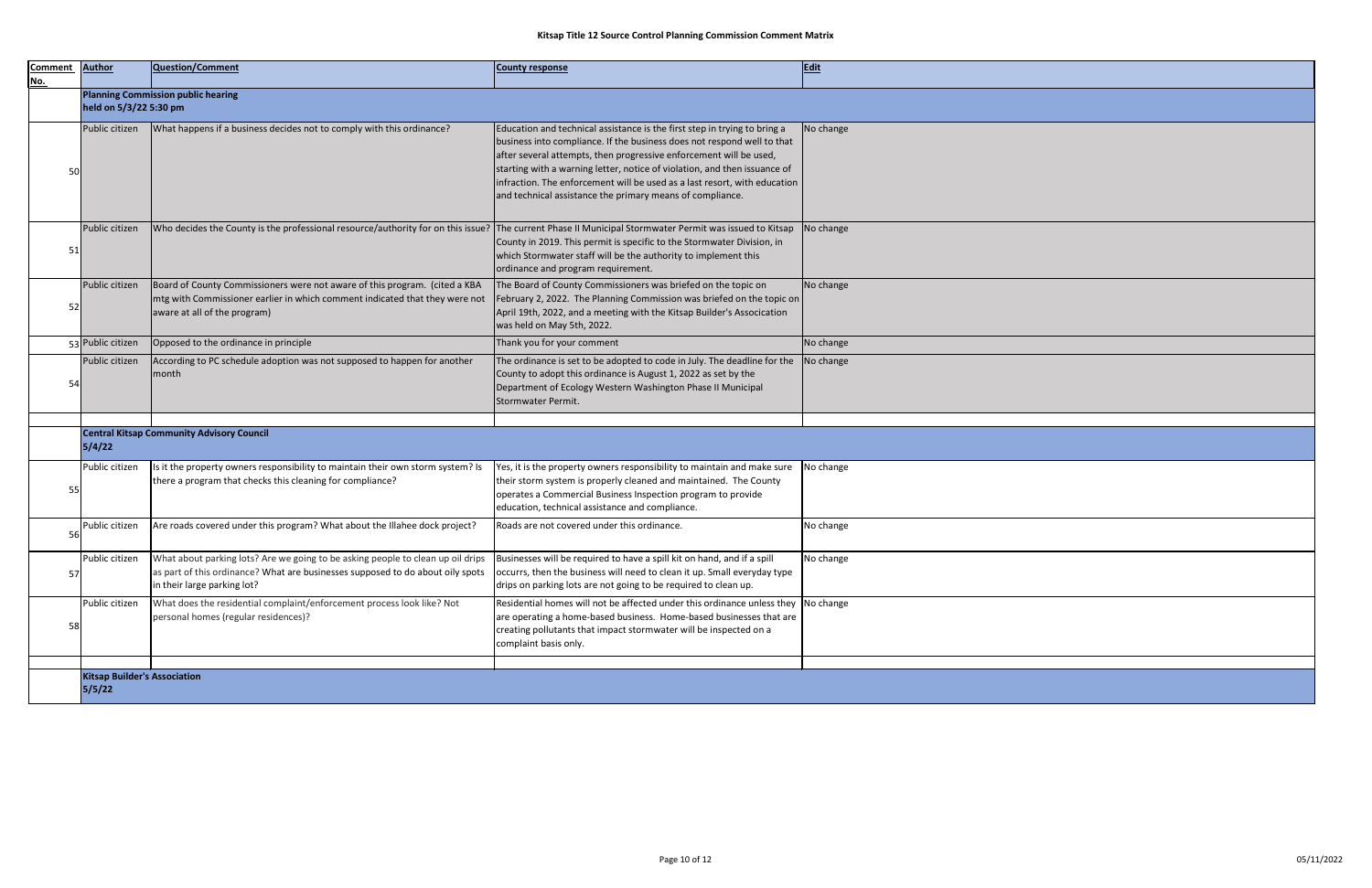| <b>Comment</b><br><u>No.</u> | <b>Author</b>     | Question/Comment                                                                                                                                                             | <b>County response</b>                                                                                                                                                                                                                                                                                                                                                                                                                                                                                                                                                                                                                                                                                                     | Edit      |
|------------------------------|-------------------|------------------------------------------------------------------------------------------------------------------------------------------------------------------------------|----------------------------------------------------------------------------------------------------------------------------------------------------------------------------------------------------------------------------------------------------------------------------------------------------------------------------------------------------------------------------------------------------------------------------------------------------------------------------------------------------------------------------------------------------------------------------------------------------------------------------------------------------------------------------------------------------------------------------|-----------|
| 59                           | <b>KBA Member</b> | Have you reached out to the 700 businesses?                                                                                                                                  | The County provided a direct mailing (postcards) to the businesses on<br>the current list, created a website, sent out social media posts<br>(Facebook, Instagram, Twitter, NextDoor) and provided notifications<br>through GovDelivery. Kitsap County held an Open House on April 26th<br>via Zoom. We also contacted the following groups: Chambers of<br>Commerce (South Kitsap, Silverdale, Greater Kingston), Kitsap Economic<br>Development Alliance, Community Advisory Councils (Kingston,<br>Manchester, Central Kitsap (Presented May 4th), Suquamish (Presented<br>May 5th)), Suquamish Tribes, Port Gamble S'klallam Tribe, Point No<br>Point Treaty Council, Kitsap Builders Association (presented May 5th). | No change |
| 60                           | <b>KBA Member</b> | If a business didn't get a postcard, does that mean that they are excempt from<br>the ordinance?                                                                             | No, it does not. All pollutant generating businesses as referenced in the $\vert$ No change<br>Western Washington Phase II Municipal Stormwater Permit will be<br>subject to the ordinance.                                                                                                                                                                                                                                                                                                                                                                                                                                                                                                                                |           |
| 61                           | <b>KBA Member</b> | After you sent out the postcards, how many ppl showed up at the open house<br>and how many ppl reached out?                                                                  | 30 people registered for the Open House.<br>Additional response: 31 people registered for the Open House, 16<br>people attended.                                                                                                                                                                                                                                                                                                                                                                                                                                                                                                                                                                                           | No change |
| 62                           | <b>KBA Member</b> | How do I know if I'm on the list or not?                                                                                                                                     | Businesses can check their NAICS (North American Industry<br>Classification System) code for their business against the list of pollutant<br>generating business types in Appendix 8 of the Western Washington<br>Phase II Municipal Stormwater Permit. The same businesses that the<br>Health District visits for their Pollution Prevention and Assistance<br>Program are the same ones on our list.                                                                                                                                                                                                                                                                                                                     | No change |
| 63                           | <b>KBA Member</b> | Is this the same as the industrial permit?                                                                                                                                   | No. This program does not issue a permit. This program would run in<br>conjunction with the Industrial Stormwater Permit issued by the<br>Department of Ecology.                                                                                                                                                                                                                                                                                                                                                                                                                                                                                                                                                           | No change |
| 64                           | <b>KBA Member</b> | Where does the funding come from for this? Do you anticipate the fees going<br>up as a result of this program?                                                               | As a Permit-required element that requires compliance, this program<br>will be funded by stormwater fees similar to other Stormwater<br>programs. We do not expect the fees to go up from this program alone.                                                                                                                                                                                                                                                                                                                                                                                                                                                                                                              | No change |
| 65                           | <b>KBA Member</b> | Is there a place online where it lists all the businesses that will be applicable to<br>this. Can the county post a list of all the businesses that they will be inspecting? | There is no list currently posted. There could be legal, privacy and<br>logistical considerations that we would have to consider prior to taking<br>this action.                                                                                                                                                                                                                                                                                                                                                                                                                                                                                                                                                           | No change |
| 66                           | <b>KBA Member</b> | How are the Source Control inspections different from the commercial<br>inspections?                                                                                         | Source control inspections look at Operational BMPs, where the<br>Commercial Stormwater inspections look at the structural integrity and<br>functionality of stormwater catch basins, ponds, treatment vaults,<br>pipes, hydrodynamic separator untis, and treatments systems like rain<br>gardens and bioretention filter systems.                                                                                                                                                                                                                                                                                                                                                                                        | No change |
| 67                           | <b>KBA Member</b> | Could enforcement cause a hardship on a business like paving that they can't<br>afford?                                                                                      | If operational BMPs are not implemented and preventing illicit<br>stormwater discharges, then structural BMPs such as paving may be<br>required. We would expect this to be a very rare occurance. The County  <br>plans on working diligently with the business to bring them into<br>compliance before choosing to take further enforcement steps.                                                                                                                                                                                                                                                                                                                                                                       | No change |
| 68                           | <b>KBA Member</b> | Will there be jurisdictional coordination?                                                                                                                                   | Yes. There currently is a group of local jurisdictions whose purpose is to No change<br>coordinate efforts and outreach materials.                                                                                                                                                                                                                                                                                                                                                                                                                                                                                                                                                                                         |           |
| 69                           | <b>KBA Member</b> | Do we have any Permit wiggle room/as a County, do we get to provide input on<br>how we're regulated?                                                                         | The County is permitted by Department of Ecology's Western<br>Washington Phase II Municipal Stormwater Permit. We provided<br>comments during the open comment period of the Permit re-issuance,<br>but once the Permit is finalized, we are held to those minimum<br>performance measures.                                                                                                                                                                                                                                                                                                                                                                                                                                | No change |